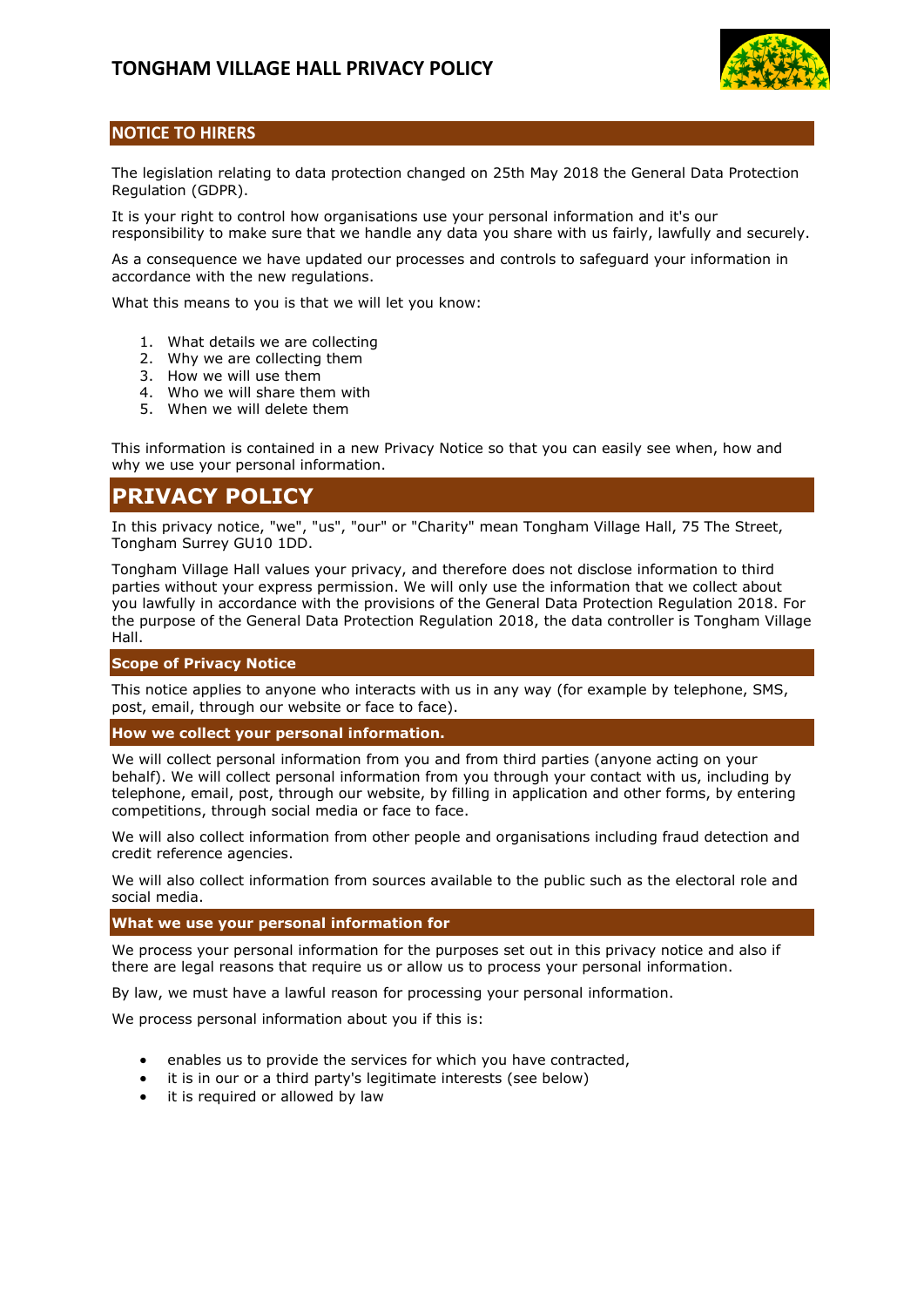

# **Legitimate interests**

Legitimate interest is one of the legal reasons why we may process your personal information. These legitimate interests include:

- o managing all aspects of our relationship with you,
- o marketing purposes,
- o to help us develop services,
- o to exercise our rights, to defend ourselves from claims and to keep to laws and regulations that apply to us and any third parties that we work with,

#### **Marketing preferences**

We can use your personal information to send you marketing material and information if we have your permission or a legitimate interest described above.

We may use your personal information to send you marketing, delivered by hand, by post, by phone, by SMS, by email and through social media. If you do not wish to receive such material by any of the forms listed you may contact us at any time to update your preferences.

#### **Sharing your information**

We sometimes need to share your personal information for the purposes set out in this privacy notice.

We may share your personal information with:

- Suppliers who provide products and services on our behalf
- People or organisations we have to, or are allowed to, share information with by law
- The police and other law enforcement agencies to help them perform their duties, or with others if we have to do this by law or under a court order

#### **Transferring information outside the EEA**

We may use global information systems. This may result in the transfer of your information to countries outside the European Economic Area for the purposes set out in this privacy policy. Not all countries outside the EEA have data protection laws that are similar to those in the EEA and if so the European Commission may not consider that those countries provide an adequate level of data protection.

We take steps when using global information services that they are GDPR compliant and that we obtain evidence of their compliance.

# **How long do we keep your personal information**

We retain your personal information in accordance with the following criteria:

- How long you have been a hirer and when you stop being a hirer
- How long it is reasonable for records to show that we have met all our obligations to you as well as any legal obligations.
- Any periods for keeping information that are set by law or recommended by regulators, professional bodies or associations
- For as long as any proceedings may dictate.